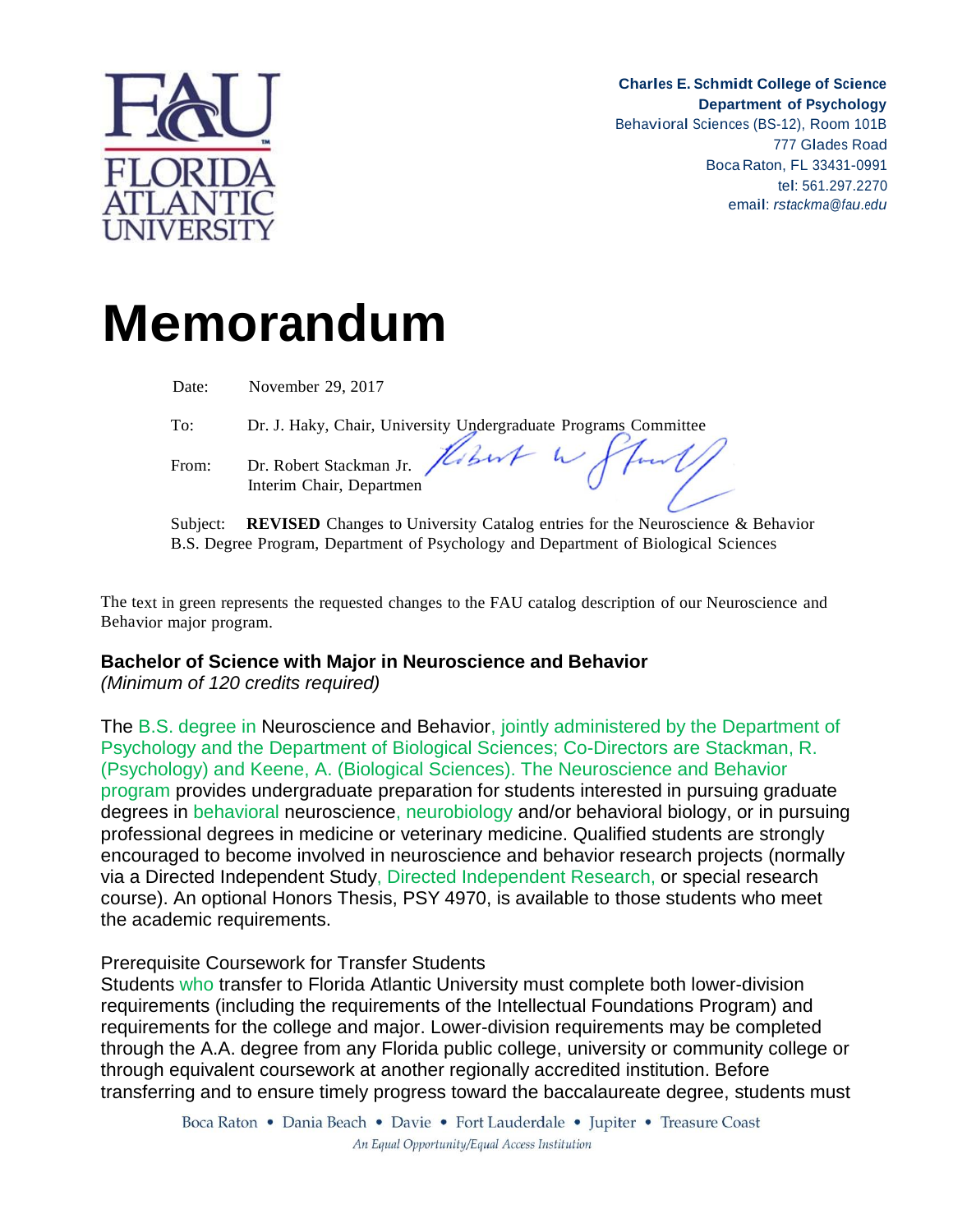also complete the prerequisite courses for their major as outlined in the *Transfer Student Manual*.

All courses not approved by the Florida Statewide Course Numbering System that will be used to satisfy requirements will be evaluated individually on the basis of content and will require a catalog course description and a copy of the syllabus for assessment.

## $Top$

In addition to the University and College requirements, students are expected to complete all of the following courses. A minimum of 24 of the upper-division credits in the B.S. Neuroscience and Behavior program must be taken at Florida Atlantic University.

#### **Core Requirements**

| Biochemistry 1                                                                                                           | <b>BCH 3033</b>                                                                         | $\mathsf{3}$ |
|--------------------------------------------------------------------------------------------------------------------------|-----------------------------------------------------------------------------------------|--------------|
| <b>Biological Principles</b>                                                                                             | <b>BSC 1010</b>                                                                         | 3            |
| <b>Biological Principles Lab</b>                                                                                         | <b>BSC 1010L</b>                                                                        | 1            |
| <b>Biodiversity</b>                                                                                                      | <b>BSC 1011</b>                                                                         | 3            |
| <b>Biodiversity Lab</b>                                                                                                  | <b>BSC 1011L</b>                                                                        | 1            |
| <b>Comparative Animal Behavior</b>                                                                                       | <b>CBH 4024</b>                                                                         | 3            |
| <b>General Chemistry 1</b>                                                                                               | <b>CHM 2045</b>                                                                         | 3            |
| <b>General Chemistry 1 Lab</b>                                                                                           | <b>CHM 2045L</b>                                                                        | 1            |
| <b>General Chemistry 2</b>                                                                                               | <b>CHM 2046</b>                                                                         | 3            |
| <b>General Chemistry 2 Lab</b>                                                                                           | <b>CHM 2046L</b>                                                                        | $\mathbf{1}$ |
| Math through Calculus                                                                                                    | MAC 2233, 2281, 2282, 2311, 2312 or<br>2313                                             | 3            |
| Genetics                                                                                                                 | PCB 3063                                                                                | 3            |
| <b>Biological Bases of Behavior 1</b>                                                                                    | <b>PSB 3002</b>                                                                         | 3            |
| <b>General Psychology</b>                                                                                                | <b>PSY 1012</b>                                                                         | 3            |
| Research Methods in Psychology                                                                                           | <b>PSY 3213</b>                                                                         | 3            |
| <b>Experimental Design and Statistical</b><br>Inference                                                                  | <b>PSY 3234</b>                                                                         | 3            |
| <b>Intermediate Statistics Lab</b>                                                                                       | <b>STA 3163L</b>                                                                        | $\mathbf{1}$ |
| <b>Either:</b><br>Organic Chemistry 1 and 2<br>or<br>General Physics 1 and 2 <sup>*</sup> or<br>College Physics 1 and 2* | <b>CHM 2210 and CHM 2211</b><br>or<br>PHY 2048 and PHY 2049 or<br>PHY 2053 and PHY 2054 | 6            |
| <b>Biological Bases of Behavior 1</b>                                                                                    | <b>PSB 3002</b>                                                                         | 3            |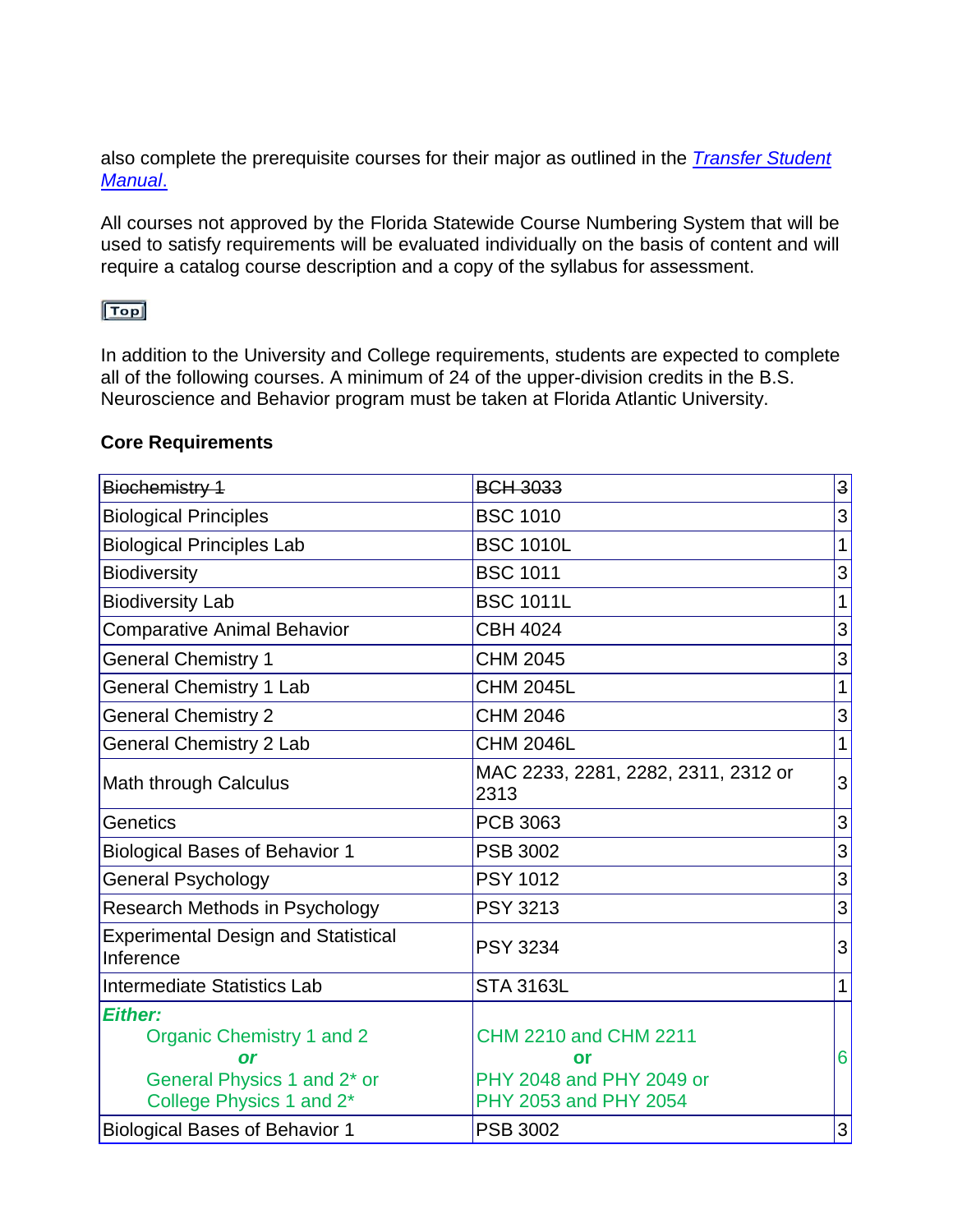| General Psychology                                      | <b>PSY 1012</b> |  |
|---------------------------------------------------------|-----------------|--|
| Research Methods in Psychology                          | <b>PSY 3213</b> |  |
| <b>Experimental Design and Statistical</b><br>Inference | <b>PSY 3234</b> |  |
| Intermediate Statistics Lab                             | STA 3163L       |  |

\* This degree program does not require that students take Physics lab courses. However, students considering medical school should take the lab sequences. The Physics Department may require labs as co-requisites for lecture courses.

#### Elective Requirements

Students are expected to complete a minimum of 12 credits of elective courses. Students are free to choose their elective courses from those listed below. Special Topics laboratory courses with the words "Research in (neuroscience-related topic)" or "Laboratory in (neuroscience-related topic)" can be substituted for one elective course, with permission of the program coordinator.

| <b>Behavioral Neuroscience</b>               |                  |    |
|----------------------------------------------|------------------|----|
| Cognition                                    | <b>EXP 3505</b>  | 3  |
| <b>Auditory Perception</b>                   | EXP 4120         | b  |
| <b>Human Perception</b>                      | <b>EXP 4204</b>  | ļЗ |
| Computer Lab in Psychobiology                | <b>PSB 3002L</b> | ß  |
| <b>Practical Cell Neuroscience</b>           | <b>PCB 4843C</b> | IЗ |
| <b>Comparative Animal Physiology</b>         | PCB 4723         | bЗ |
| Comparative Animal Physiology Lab            | <b>PCB 4723L</b> |    |
| Laboratory in Psychobiology                  | <b>PSB 4004L</b> | ß  |
| <b>Biological Bases of Behavior II</b>       | <b>PSB 4006</b>  | bЗ |
| Neuropsychology                              | <b>PSB 4240</b>  | ß  |
| Human Psychophysiology                       | <b>PSB 4323</b>  | þЗ |
| Psychopharmacology                           | <b>PSB 4444</b>  | ß  |
| Developmental Psychobiology                  | <b>PSB 4504</b>  | þЗ |
| Neurobiology of Learning and Memory          | <b>PSB 4810</b>  | IЗ |
| <b>Biopsychology of Language</b>             | <b>PSB 4833</b>  | ß  |
| <b>Special Topics in Biological Sciences</b> | <b>BSC 4930</b>  | 3  |
| <b>Special Topics in Psychology</b>          | <b>PSY 4930</b>  | IЗ |
| Special Topics in Neuroscience & Behavior    | <b>PSB 4930</b>  | lЗ |
| Developmental Neurobiology                   | <b>PSB 6515</b>  | 3  |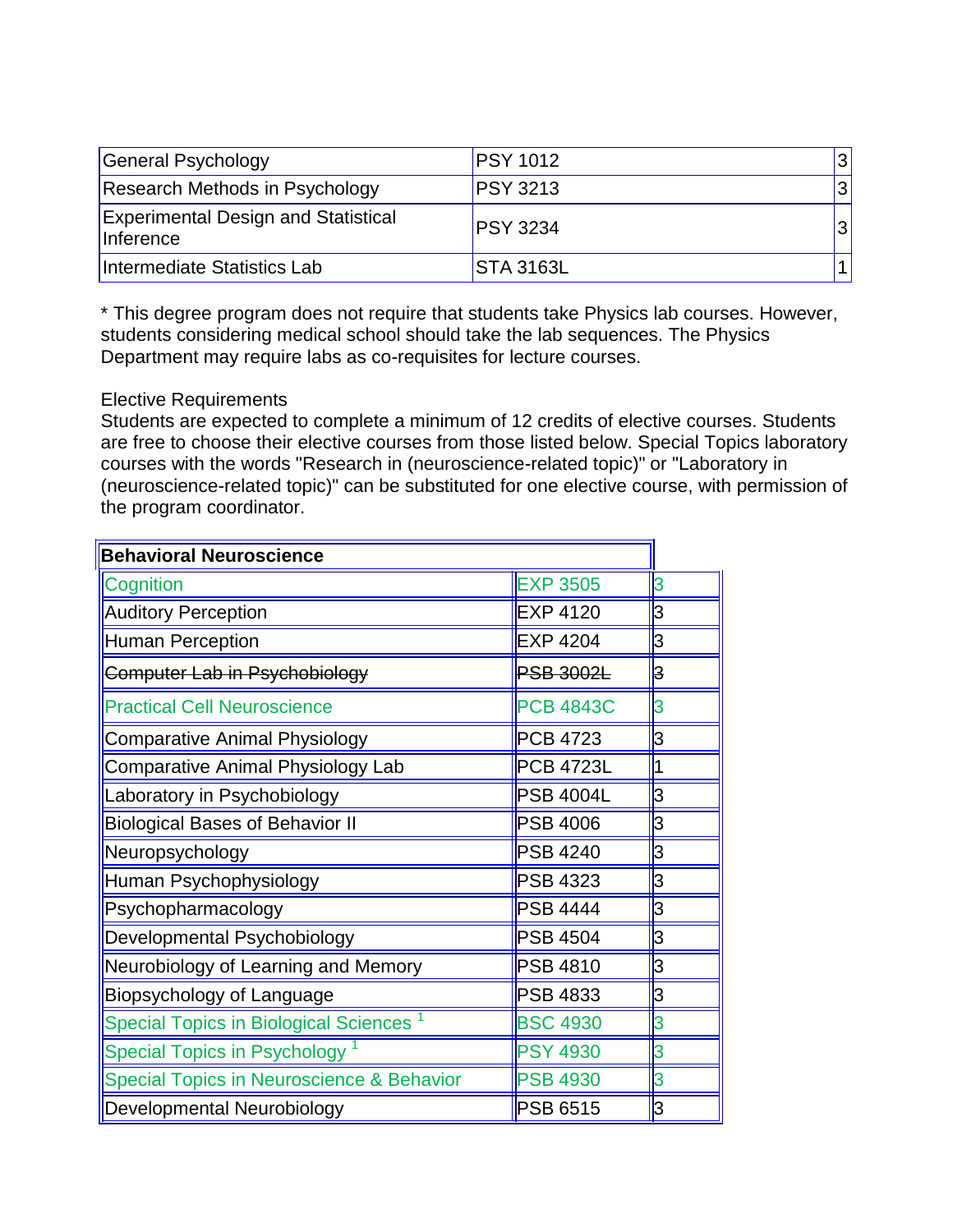| <b>Principles of Human Neuroanatomy</b> | IIZOO AZAO |  |
|-----------------------------------------|------------|--|
|                                         |            |  |

| <b>Cellular/Molecular Neuroscience</b>             |                  |                |
|----------------------------------------------------|------------------|----------------|
| Biochemistry <sup>2</sup>                          | <b>BCH 3033</b>  | 3              |
| Organic Chemistry Lab <sup>3</sup>                 | <b>CHM 2211L</b> | $\overline{2}$ |
| <b>Cellular Neuroscience and Disease</b>           | <b>PCB 4842</b>  | 3              |
| <b>Practical Cell Neuroscience</b>                 | <b>PCB 4843C</b> | 3              |
| Human Morphology and Function 1                    | PCB 3703         | 3              |
| Human Morphology and Function 1 Lab                | <b>PCB 3703L</b> | 1              |
| Human Morphology and Function 2                    | <b>PCB 3704</b>  | 3              |
| Human Morphology and Function 2 Lab                | <b>PCB 3704L</b> | 1              |
| Cell Biology                                       | PCB 3023         | 3              |
| <b>Comparative Animal Physiology</b>               | <b>PCB 4723</b>  | 3              |
| <b>Comparative Animal Physiology Lab</b>           | <b>PCB 4723L</b> | 1              |
| Neurobiology of Learning and Memory                | <b>PSB 4810</b>  | 3              |
| Special Topics in Biological Sciences <sup>1</sup> | <b>BSC 4930</b>  | 3              |
| Special Topics in Psychology <sup>1</sup>          | <b>PSY 4930</b>  | 3              |
| Special Topics in Neuroscience & Behavior          | <b>PSB 4930</b>  | 3              |

| <b>Ethology/Comparative Psychology</b>          |                  |                |
|-------------------------------------------------|------------------|----------------|
| <b>Psychology of Motivation</b>                 | <b>EXP 4304</b>  | 3              |
| Marine Biology                                  | <b>OCB 4043</b>  | 2              |
| Marine Biology Field Studies and Lab            | <b>OCB 4043L</b> | $\overline{2}$ |
| <b>Principles of Ecology</b>                    | <b>PCB 4043</b>  | 3              |
| Evolution                                       | <b>PCB 3674</b>  | 3              |
| Comparative Animal Physiology                   | <b>PCB 4723</b>  | 3              |
| Comparative Animal Physiology Lab               | <b>PCB 4723L</b> | 1              |
| Laboratory in Psychobiology                     | <b>PSB 4004L</b> | 3              |
| Developmental Psychobiology                     | <b>PSB 4504</b>  | 3              |
| Invertebrate Zoology                            | ZOO 2203         | 3              |
| Invertebrate Zoology Lab                        | ZOO 2203L        | $\overline{2}$ |
| <b>Functional Biology of Marine Animals</b>     | ZOO 4402         | 3              |
| <b>Functional Biology of Marine Animals Lab</b> | ZOO 4402L        | 1              |
| Ornithology                                     | ZOO 4472         | $\overline{2}$ |
| Ornithology Lab                                 | ZOO 4472L        | 2              |